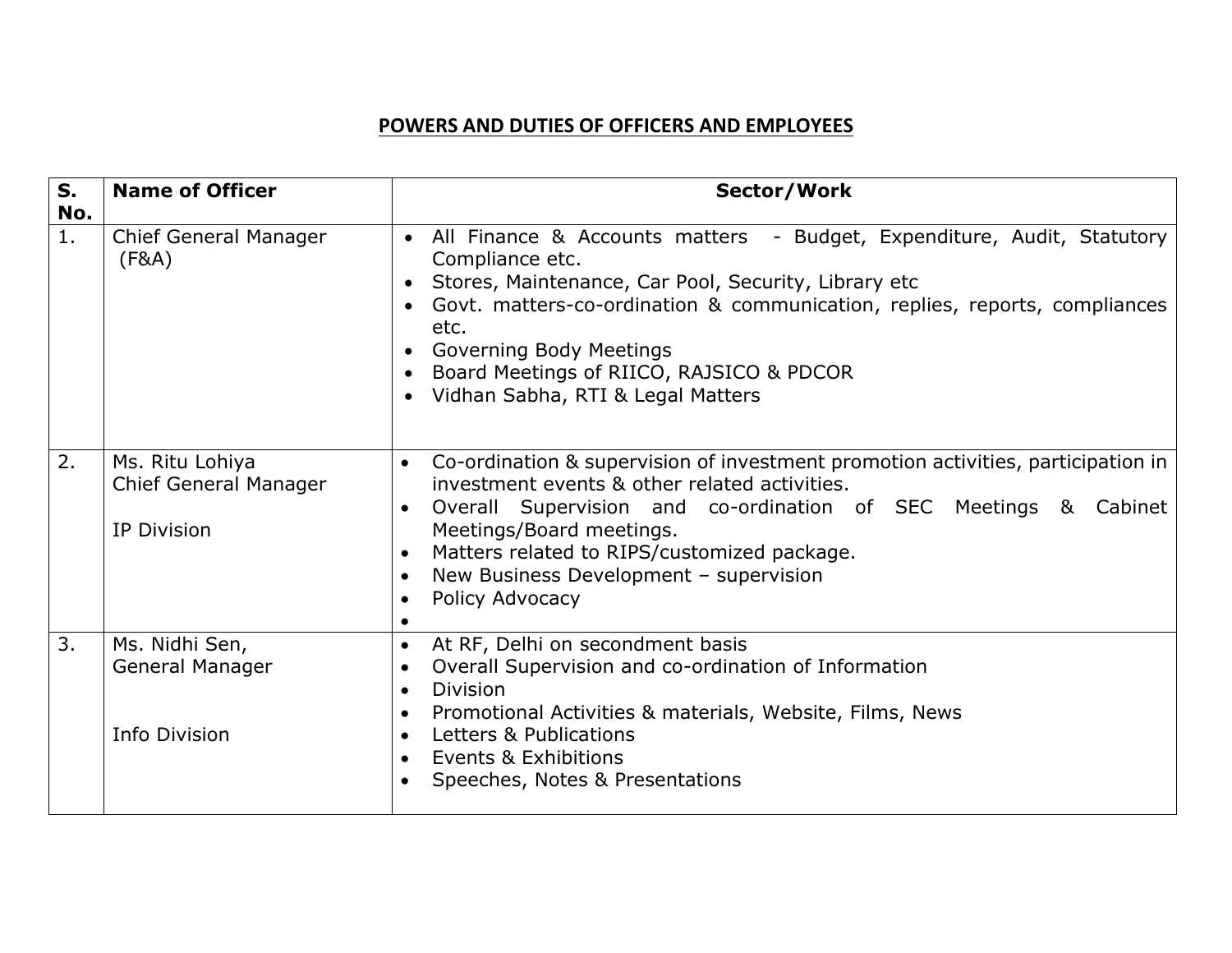| S.<br>No. | <b>Name of Officer</b>                                                       | Sector/Work                                                                                                                                                                                                                                                                                                                                                                                                                                                         |
|-----------|------------------------------------------------------------------------------|---------------------------------------------------------------------------------------------------------------------------------------------------------------------------------------------------------------------------------------------------------------------------------------------------------------------------------------------------------------------------------------------------------------------------------------------------------------------|
| 4.        | Chandra<br>Mr.<br>Nagesh<br>Sharma,<br>General Manager<br><b>IP Division</b> | Single Window Act- Reforms & Initiatives<br>$\bullet$<br>Supervision, coordination and monitoring 'One -Stop Shop' facility.<br>Country specific delegations, Visits of various dignitaries, Country specific<br>events & notes<br>Bilateral Co-operation & FDI, contact with Foreign Embassies<br>$\bullet$<br>International Trade Policy and Promotion<br>$\bullet$<br>Matters requiring inter departmental coordination<br>Matters not allocated to anyone else. |
| 5.        | Ms. R. Malarvizhi,<br>Dy.General Manager<br><b>IP Division</b>               | Supervision, co-ordination and monitoring of Electronic Single Window<br>$\bullet$<br>Clearance System/One stop Shop Portal<br>Matters related to Rajsthan MSME (Facilitation of Establishment and Operation)<br>Act 2019<br><b>BRAP</b><br>$\bullet$<br>IP sectors:<br>Education - School, Higher & Technical<br>Gems & Jewellery<br>$\bullet$<br>Medical, Wellness and Healthcare<br>$\bullet$                                                                    |
| 6.        | Mr. Reno Raj,<br>Dy. General Manager<br><b>IP Division</b>                   | Planning & Coordination of IP division<br>$\bullet$<br>Coordinating necessary inputs to the Planning Department<br>$\bullet$<br>Coordinating Study & Analysis of Economic performance, Investment Trends &<br>$\bullet$<br>Indicators<br>Supervision of KP<br>Matters related to Smart Cities<br>$\bullet$<br>WTO related issues /new sectors<br>$\bullet$                                                                                                          |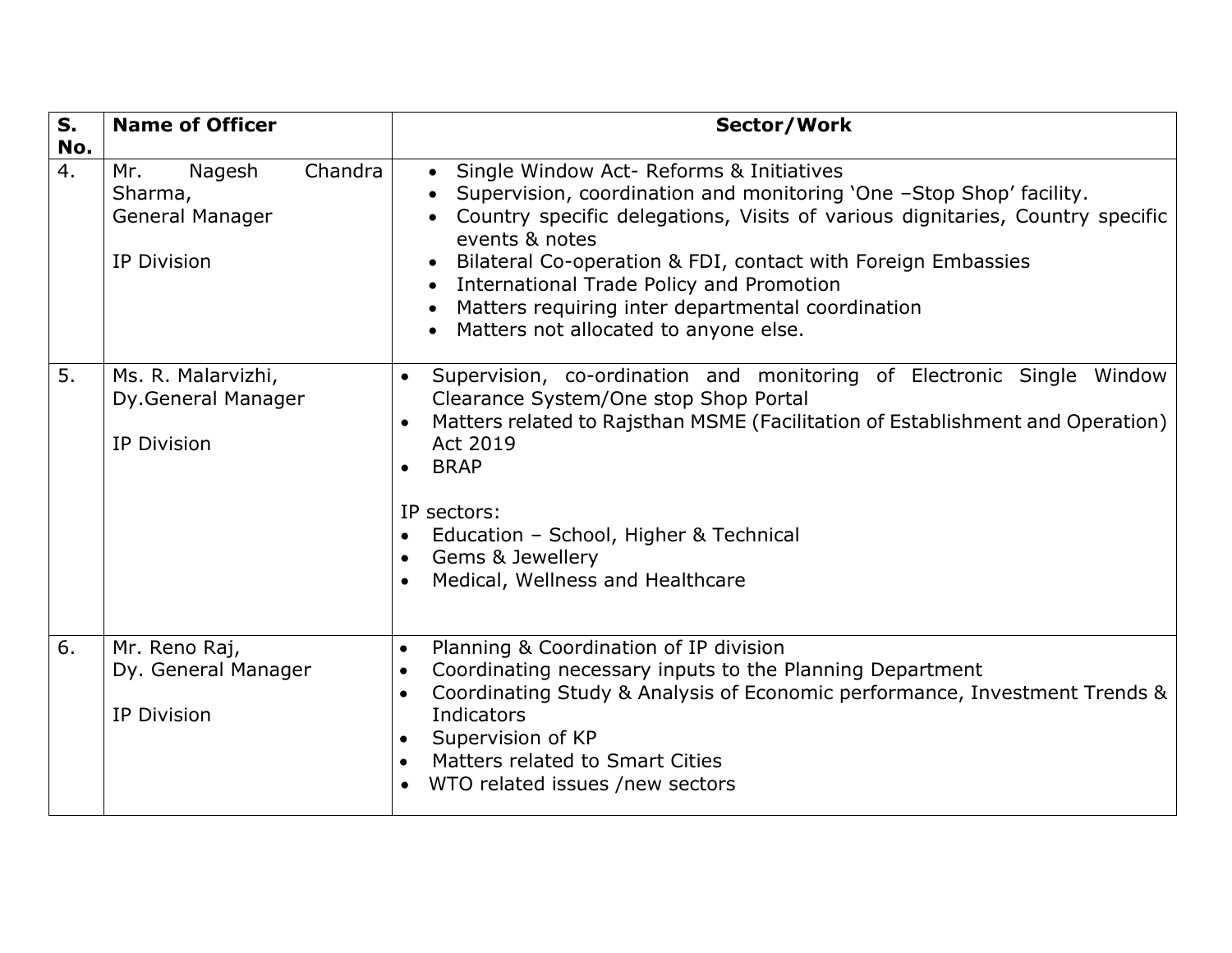| $S_{1}$<br>No. | <b>Name of Officer</b>                                                   | Sector/Work                                                                                                                                                                                                                                                                                                                                                                                                                                                                                                                                                                                                                                                                                                                                                                                                                                                                               |
|----------------|--------------------------------------------------------------------------|-------------------------------------------------------------------------------------------------------------------------------------------------------------------------------------------------------------------------------------------------------------------------------------------------------------------------------------------------------------------------------------------------------------------------------------------------------------------------------------------------------------------------------------------------------------------------------------------------------------------------------------------------------------------------------------------------------------------------------------------------------------------------------------------------------------------------------------------------------------------------------------------|
| 7.             | Ms. Sonia Shangari,<br>Dy. General Manager                               | Monitoring of RR-2015 MoUs, data compilation and co-ordination of various<br>meetings related to MoUs.                                                                                                                                                                                                                                                                                                                                                                                                                                                                                                                                                                                                                                                                                                                                                                                    |
|                | <b>IP Division</b>                                                       | IP Sectors:<br>Agriculture & Agriculture Marketing, Agro-Processing, Breweries, Food Park<br>Logistics & Warehousing<br>Animal Husbandry, Dairy, Fisheries & Forestry<br>$\bullet$                                                                                                                                                                                                                                                                                                                                                                                                                                                                                                                                                                                                                                                                                                        |
| 8.             | Ms. Divya K. Nair,<br>Asstt. General Manager                             | PR / Promotional activities & materials, Website, News Letters & Publications,<br><b>Films</b><br>Events, Exhibitions, Conferences, Seminars, Workshops and Summits etc.<br>Preparation of Presentations for events                                                                                                                                                                                                                                                                                                                                                                                                                                                                                                                                                                                                                                                                       |
|                | Info. Division                                                           | IP sector: Civil Aviation                                                                                                                                                                                                                                                                                                                                                                                                                                                                                                                                                                                                                                                                                                                                                                                                                                                                 |
| 9.             | Ms. Mahima Pareek,<br><b>Asstt General Manager</b><br><b>IP Division</b> | Assisting CGM (RL) in coordination of SEC, Cabinet meetings & follow up.<br>$\bullet$<br>Data Maintenance & Monitoring of SEC & Cabinet cases, Other cases as required<br>GOI related matters-information compilation<br>$\bullet$<br>Skill analysis/upgradation/performance management of officers<br>Inputs for Presentations & Meetings, Policies & Acts, Concept Notes<br>$\bullet$<br>IP division data compilation & Analysis, Report Generation-all sources<br>$\bullet$<br>Compilation & dissemination of Monthly, Quarterly & Annual Progress Reports<br>to various Govt departments.<br>Progress in implementation of Governor's speech, Budget Announcements,<br>$\bullet$<br>Policy Documents including timelines etc.<br>Compilation of Status /progress related to CM references and CM Directions<br><b>Matters</b><br>Vidhan Sabha Matters<br>IP Sector : Defence, Tourism |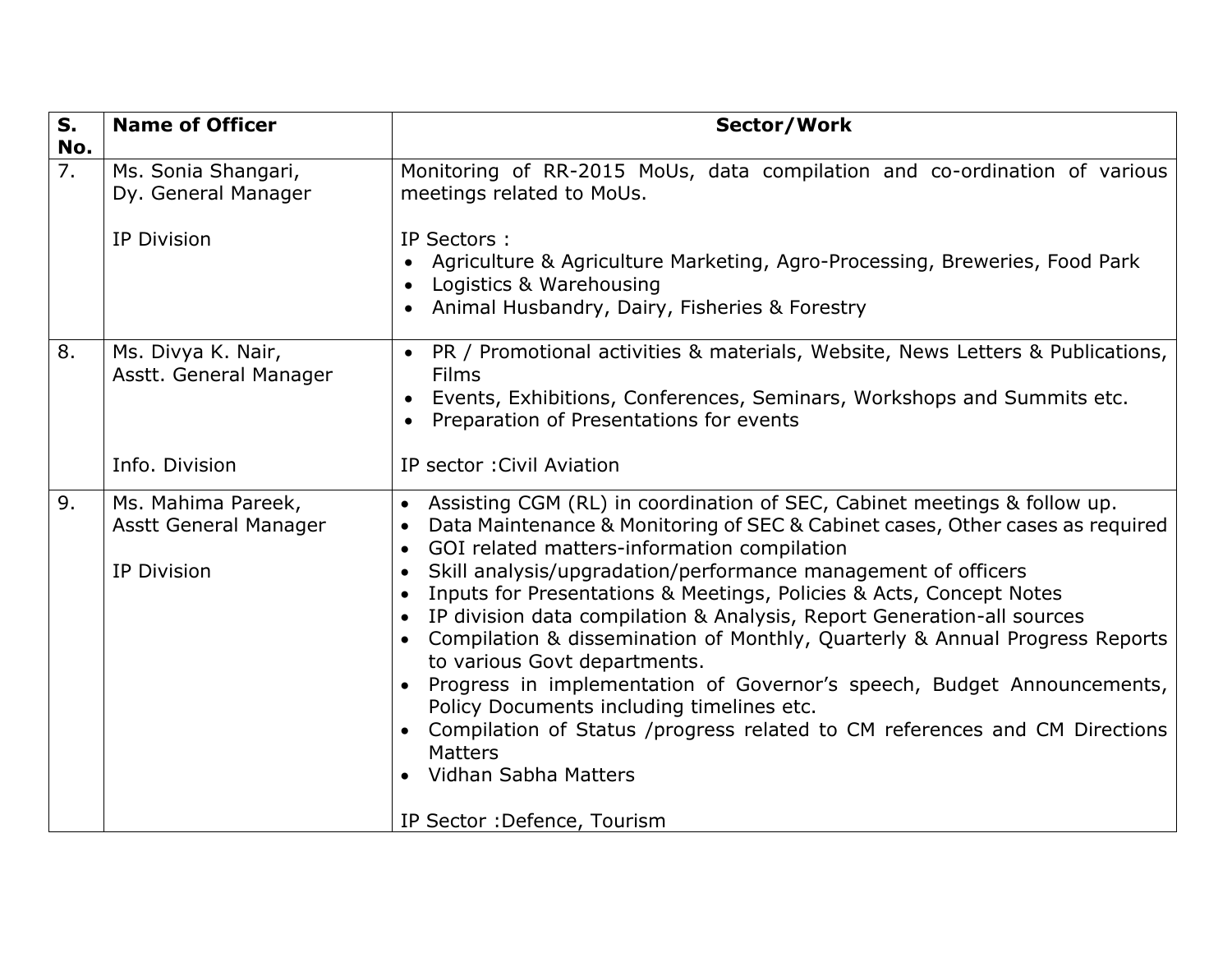| S.<br>No. | <b>Name of Officer</b>                          | Sector/Work                                                                                                                                                                                                                                                  |
|-----------|-------------------------------------------------|--------------------------------------------------------------------------------------------------------------------------------------------------------------------------------------------------------------------------------------------------------------|
| 10.       | Ms. Neha Goswami,<br>Asstt. General Manager     | Establishment, Personnel matters, Recruitment & Selection<br>$\bullet$<br>RTI and Appeals<br>$\bullet$<br>Sampark Portal<br>$\bullet$                                                                                                                        |
|           | F&A division                                    | Matters pertaining to BIP rules/GB meeting<br>$\bullet$                                                                                                                                                                                                      |
| 11.       | Mr. Amit Bora,<br>Manager<br><b>IP Division</b> | SWCS/BRAP<br>$\bullet$<br>IP Sectors:<br><b>Skill</b><br>$\bullet$<br>IT & Electronics and Communication related matters<br>$\bullet$<br><b>ESDM &amp; Artificial Intelligence</b><br>$\bullet$<br>Waste treatment, environment related matters<br>$\bullet$ |
| 12.       | Mr. Umesh Kumar Sharma<br>Manager               | Project Monitoring Group (PMG)<br>$\bullet$<br>India Investment Grid (IIG)<br>$\bullet$<br>Project Development Cell<br>$\bullet$<br>Matter pertaining to 'One -Stop Shop'<br>$\bullet$                                                                       |
|           | <b>IP Division</b>                              | IP Sectors :<br>Auto & Auto Components, Electronic Vehicles<br>$\bullet$<br>Plastic<br>$\bullet$<br><b>Ceramics &amp; Glass</b><br>$\bullet$<br><b>Chemical &amp; Pharmaceuticals</b><br>$\bullet$<br>Pharmaceutical                                         |